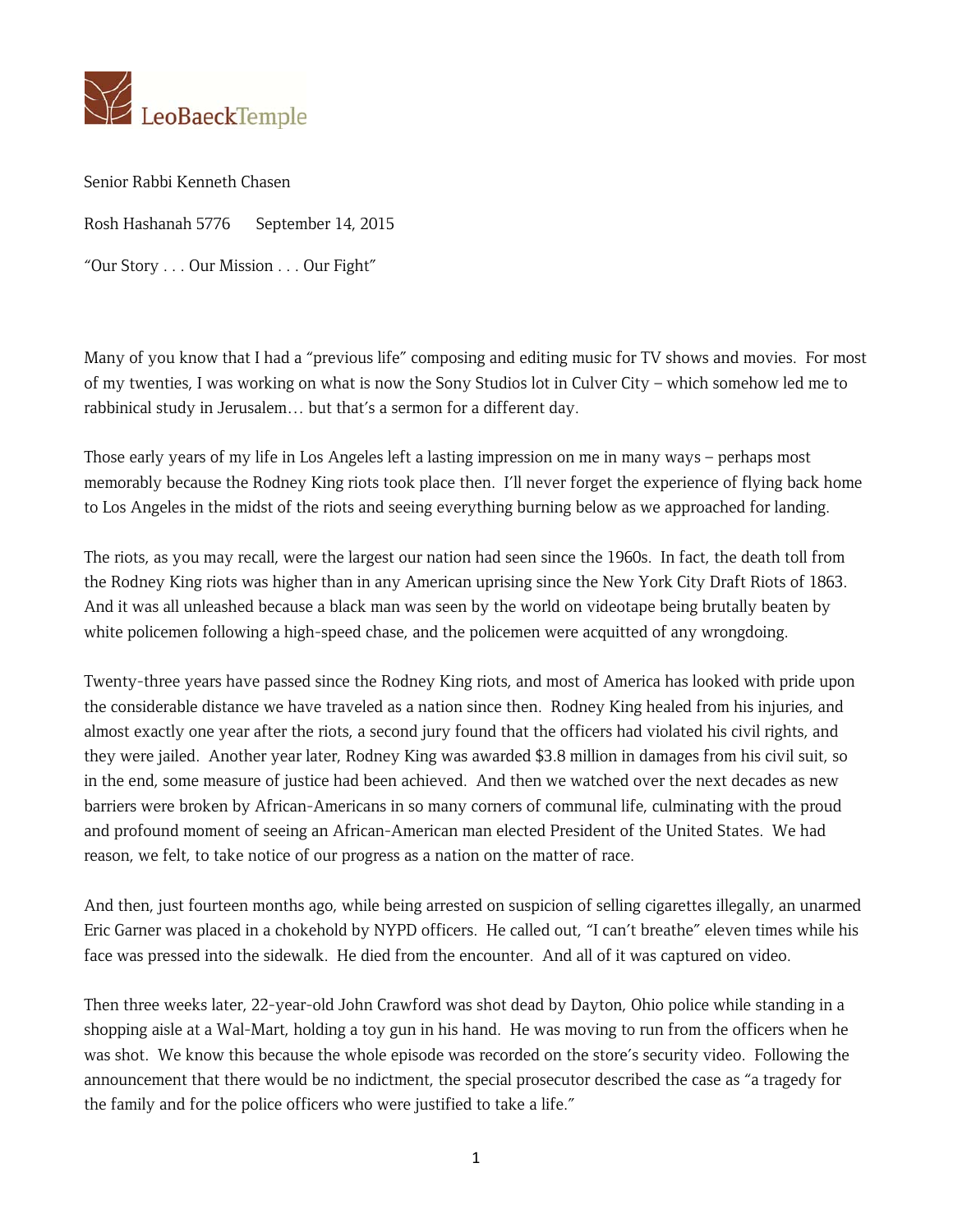*Four days* after Crawford was shot dead by police in Dayton, Michael Brown was shot dead by police in Ferguson. It is a case we all know well. And it is a controversial case, to be sure. Witnesses painted differing portraits of what had happened. But on one point, there was certainty. Michael Brown was unarmed when he was shot. No matter how scary he may have seemed to that policeman, he carried no weapon when he was shot dead – and we know how that fact was received on the streets of Ferguson.

Three months later, twelve-year-old Tamir Rice was shot by a policeman in Cleveland while holding a BB gun in a park. The surveillance video shows the officer driving at high speed across the park lawn, and then stopping and shooting the boy immediately from less than ten feet away. The episode took only a few seconds.

Four months later, an unarmed Walter Scott was pulled over in South Carolina for a non-functioning brake light. Minutes later, he had been shot dead. The officer reported that he fired because he felt threatened when Scott took his taser. What the officer didn't know was that a bystander had recorded the incident on his phone. The witness had originally refrained from making his video public for fear of retribution, but having seen with his own eyes that Scott hadn't taken the taser… that he was shot while running to get *away* from the taser… he felt compelled to come forward. The officer has since been charged with murder.

*Eight days* after Walter Scott was shot, Freddie Gray was arrested in Baltimore. He got into the police van a healthy twenty-five-year-old. He exited the van in a coma, having suffered injuries to his spinal cord that caused his death a week later. The medical examiner's report led to Gray's death being ruled a homicide, for which the officers involved were charged.

And then just two months ago, Sam DuBose was pulled over in Cincinnati for a missing front license plate – and was shot dead. The policeman maintained that DuBose started to drive away, and with his arm stuck in the car, he was being dragged and had to fire. The bodycam on the officer told a different story… a very disturbing story… of a point-blank shot to the head of an unarmed man. The policeman has since been indicted for murder and voluntary manslaughter.

Eric Garner. John Crawford. Michael Brown. Tamir Rice. Walter Scott. Freddie Gray. Sam DuBose. And they're just the ones that made headlines. In just over one year… the Jewish year now ended. *Al cheit shechatanu l'fanecha bish'gagah* – for the sin we have sinned unknowingly… uncarefully… uncaringly.

Now, I know that's hard to hear – for a whole lot of reasons. Let's talk about them. First, I want to be clear about something. Being a police officer is more than just a noble profession. It's a heroic one. The police live with a persistent level of danger that almost none of us would ever choose – and it's only because they do so that we can live safely and freely. And anyone who suggests that the racial tensions in America can be pinned squarely on our nation's police departments is engaging in willful scapegoating. We would surely love it if the problem were as simple as the reformation of the police force. But if we're being honest – and that's the demand of this season – we know that these shootings are only a symptom of an American illness that is hardly confined just to the police. And if you have a hard time with acknowledging that, ask yourself what you would have thought if all of these men killed this year – one by one by one – were Jews, not blacks.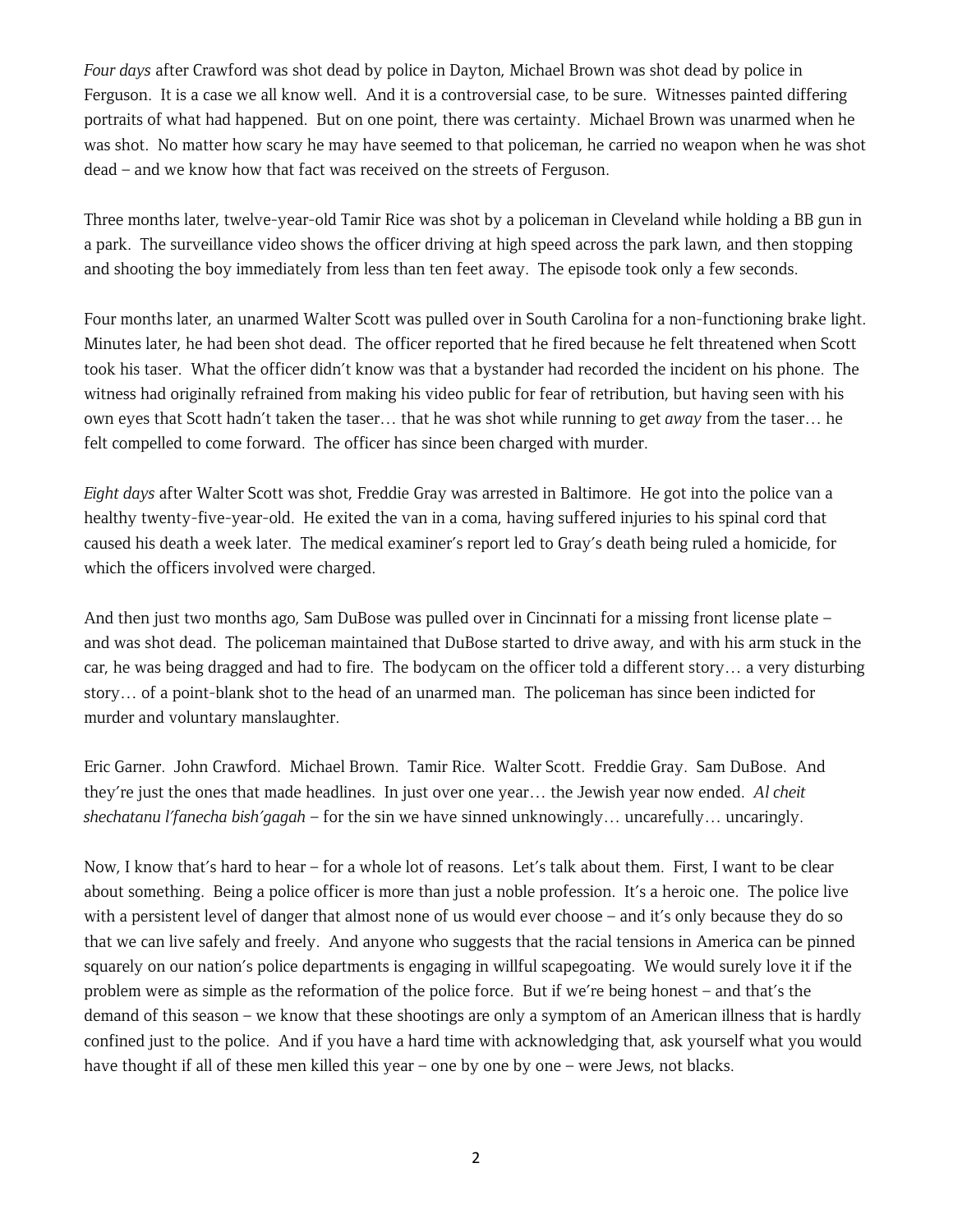Perhaps that might help us to penetrate another layer of resistance to seeing ourselves as part of this year's national shame – recognizing that there is a certain blindness that comes with the fact that it wasn't Jews who were killed. It was a different group of people, who live an experience that we are fated on some level to misunderstand, simply because we cannot live it. Except for a few among us, we cannot know what it is to walk out into America every day with brown skin. We cannot know the way others would look back at us. We cannot know the fears we would inspire… and the fears we would feel. We are kind-spirited people with noble intentions. We know that there is racism around us, and we try to be a part of eradicating it. What is harder for us to stomach is that we are often also a part of perpetuating it, in ways that we can scarcely even notice.

Believe me, I know how hardwired you are to resist that statement – because I am, too. But there are facts that get in the way of that resistance. I mean, there has to be a pretty grand explanation for how our country could have passed laws decades ago to end segregation, but segregation persists… for how our country could have passed laws decades ago to end discrimination, but discrimination persists… for how we passed laws decades ago to grant voting rights, and voting rights are denied. This happens not because of a few rogue policemen. It happens when the structure of society itself is built to replicate the old patterns, even while we think we're breaking them.

Don't believe me? Consider the numbers – and the way they collide with what kind-spirited people like us feel in our hearts.

We assert that the color of a person's skin has nothing to do with whether he will be a criminal. And yet black men in America are estimated to be seven times more likely to go to jail than white men.

We assert that the color of a person's skin has nothing to do with whether she will have a shot at the American dream. And yet black Americans are twice as likely to live in poverty as whites.

We celebrate the rise of a black man to the presidency of the United States. And polling demonstrates that racial prejudice in America has increased since President Obama's election, not decreased.

We speak proudly of ending racial segregation in the '60s. And right here in Los Angeles, segregation is on the rise. According to a recent UCLA study, in the 1970s, the average black student in Los Angeles went to a school that was 14% white. By the early 2000s, the average black student's school in L.A. was 6% white – and widespread research demonstrates that this trend continues to escalate both locally and nationally.

Does this mean that I am calling us all a bunch of bigots who say one thing but mean another? No. It means that there are stark realities attached to race in this country that don't even register consciously with us, simply because we were born on the right side of the American racial divide.

A kind-spirited white woman named Debby Irving spent her childhood in Winchester, Massachusetts – an upper-middle class community comprised mostly of other white people… kind of like where most of us live. When she was in her forties, she took a graduate level course in race and cultural identity, and it began a journey in her life that led last year to the publication of her landmark book, *Waking Up White*. Here is the way Debby Irving describes her journey: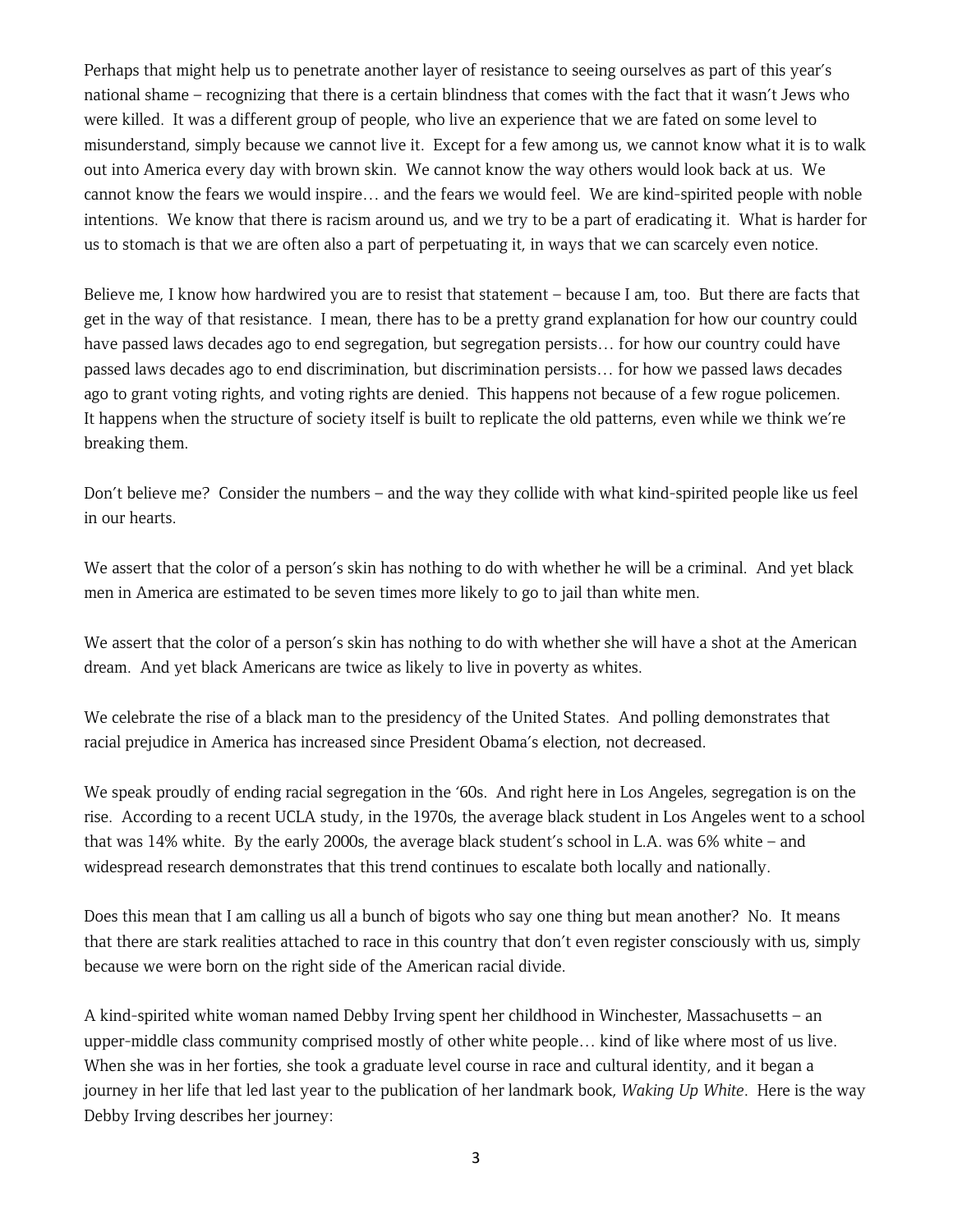"For years I struggled silently to understand race and racism," she writes. "It turns out, stumbling block number one was that I didn't think I had a race, so I never thought to look within myself for answers. The way I understood it, race was for other people, brown- and black-skinned people. Don't get me wrong – if you put a census form in my hand, I would know to check 'white' or 'Caucasian.' It's more that I thought all those other categories, like Asian, African American, American Indian, and Latino, were the real races. I thought white was the raceless race – just plain, normal..."

It's the season of our deepest honesty. How many of us have thought of white as the raceless race… plain… normal? I certainly have. Have you?

"Thinking myself raceless," says Debby Irving, "allowed for a distorted frame of reference built on faulty beliefs. For instance, I used to believe… I can help people of color by teaching them to be more like me… (I used to believe) racism is about bigots who make snarky comments and commit intentionally cruel acts against people of color."

Does any of that sound familiar? It does to me. About this, Yale law professor Harlon Dalton once wrote: "Instead of… nasty people intent on using our color against us, we are surrounded by perfectly nice people who embrace the color-blind ideal with a vengeance."

We are perfectly nice people. And we embrace the color-blind ideal more than we probably even realize. After all, there has to be some reason why those seven unarmed black men went to their deaths at the hands of white policemen, while Dylann Roof, who murdered nine black churchgoers in cold blood was captured alive, provided with some free Burger King by the officers who brought him in, and assigned a judge who expressed concern for his family. If you want to take a guess at what that does to black families in our country, imagine once again that it was seven unarmed Jews who were killed by police, and a neo-Nazi mass murderer of Jews who was provided with Burger King on his way to jail. Even if that's standard operating procedure for an arrest like this – a way to get the suspect talking – imagine how it feels for an African-American to read that story in a year like this one?

It's not our fault that we were born into a system that advantaged us. But it will surely be our fault if we neglect to use our advantage to make things more fair, either because we choose to remain sightless… or heaven forbid, because we *like* being advantaged in the system, and we want to retain that advantage for our kids and grandkids.

But if the problem is that we're blind to much of the racism we sanction, how can we – people who are mostly Jews and mostly white – breathe in enough of the story of our African-American brothers and sisters to make a difference? We can do it because it's not just their story. It's also in some small, but meaningful part ours. And if ever there were white people in America who had a decent shot at understanding the call of this moment, we would be those white people.

The Religious Action Center of Reform Judaism – our shared engine for social justice as Reform Jews – sits in Washington, DC on Kivie Kaplan Way. Kivie Kaplan was the son of Lithuanian Jewish immigrants, and he was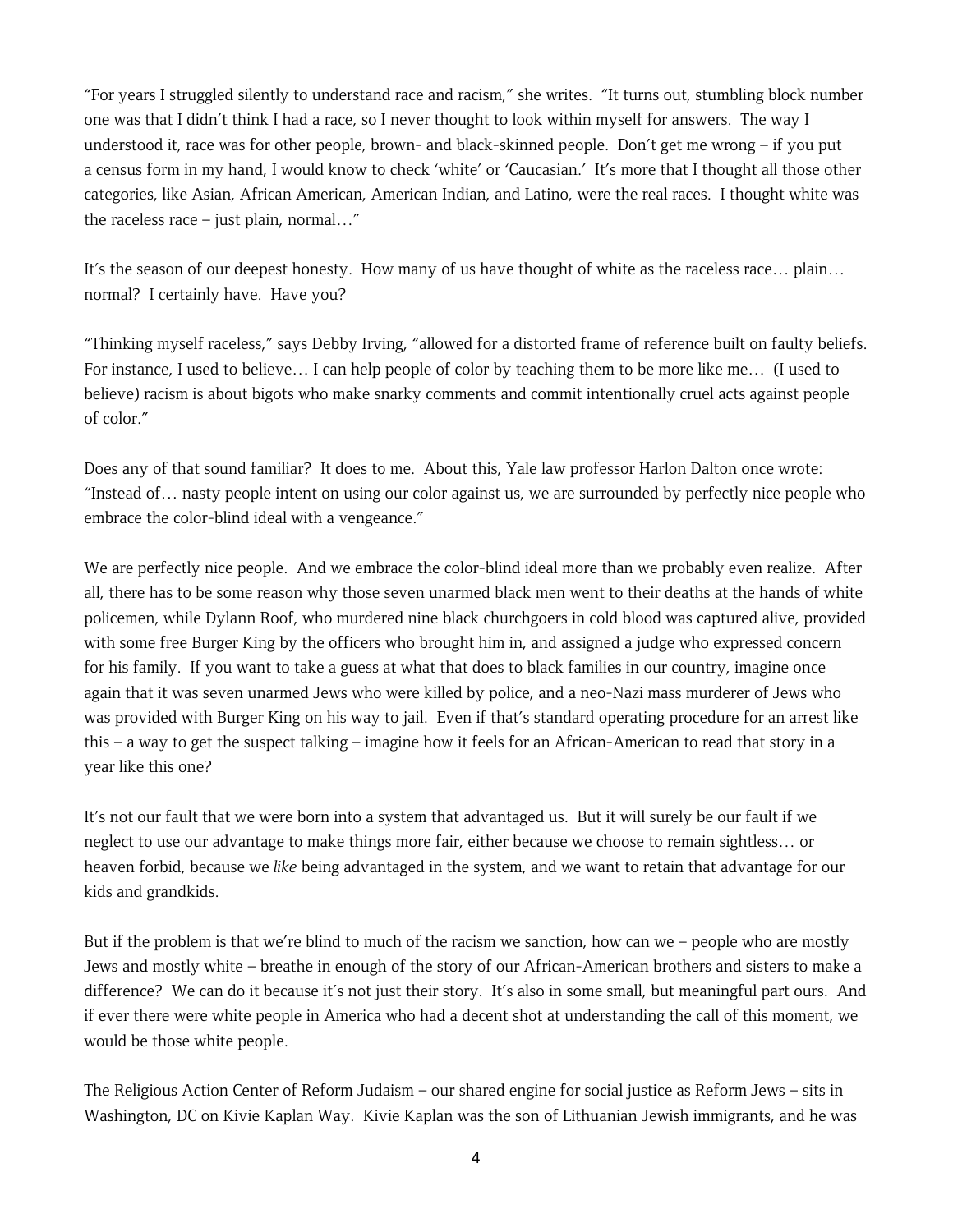the one who purchased the building for the Religious Action Center. So we know he was a successful Jewish businessman and philanthropist. But what else do we know about Kivie Kaplan? We know that he was the President of the NAACP, the National Association for the Advancement of Colored People, for nine years in the 1960s and '70s. How, you might ask, does a rich Jewish white man become President of the NAACP? He does it because as a young man on his honeymoon in Florida, he tries to enter a country club, but is met with a sign outside that reads, "No Jews, No Dogs." So he returns to his car, startled, pained… and of course, his driver is African-American. He tells Kivie that he knows how he feels – that *he's* not even permitted *outside* the club unless he has an escort. No Jews, no dogs, no blacks. And Kivie Kaplan joins the NAACP at the age of twentyeight, climbing its ranks until he becomes president at the age of sixty-two. And along the way, he becomes the human intersection between the civil rights movement and America's Reform Jews. The two were one. That's why the 1964 Civil Rights Act and the 1965 Voting Rights Act were written in the conference room of *our*  Religious Action Center.

This is our story. Our mission. Our fight. Have we forgotten? Somewhere along the road of the great Jewish American success story – where we burst our way into the country clubs, and welcomed blacks as our caddies – did we become "just white?"

Ten days ago, we went to central North Carolina to say "no." A delegation of twelve Leo Baeckers, from ages ten to eighty-one, participated on America's Journey for Justice, a forty-day march from Selma, Alabama to Washington, DC, launched by the NAACP, and sponsored by the Religious Action Center of Reform Judaism. A holy partnership, renewed. We joined our bodies and spirits together to ensure the right of every American, regardless of race, to a fair criminal justice system, uncorrupted and unfettered access to the ballot box, sustainable jobs with a living wage, and equitable public education. And accompanying us across America, every step of the march, has been a Torah scroll that you'll be able to visit at the Smithsonian, where it will be housed after the march ends. Every one of our LBT marchers carried that scroll for part of its journey – and passed it with love to our African-American fellow sojourners, who carried it with pride and inspiration.

And, of course, it was good that we had each other, because it was September 4th in North Carolina… which meant 91 degrees and 70% humidity. Even the Torah was sweating. And then came the afternoon thunderstorm – which my daughter Eliana found utterly fun and fascinating. It was admittedly less fun with the Torah strapped to my back in a giant pack covered with a rain slicker for four miles.

But that's not what I'll remember most about this day. What I'll remember most is the people we met and their stories. I'll remember Rosanell Eaton, the 94-year-old civil rights hero that President Obama wrote about in the New York Times Magazine this summer. Picture a 21-year-old black woman showing up to register to vote in 1942 segregated North Carolina. The white officials there demanded that she pass a "literacy test" by reciting the preamble to the Constitution… from memory. Fortunately, no one has ever asked me to do that. But Rosanell shocked them by delivering each word perfectly. She has registered thousands of others since then. But not coincidentally, almost immediately after the first black president was elected, the Voting Rights Act that was written in *our* conference room came under attack. And recently, Rosanell had to drive 252 miles just to register *herself* to vote – otherwise, her voter ID card would be invalidated. She is now the lead plaintiff against North Carolina's governor to combat what is arguably the most restrictive voting law in the nation. My children got to shake Rosanell's hand. I hope… I pray… that a little of her tenacity for justice might have rubbed off.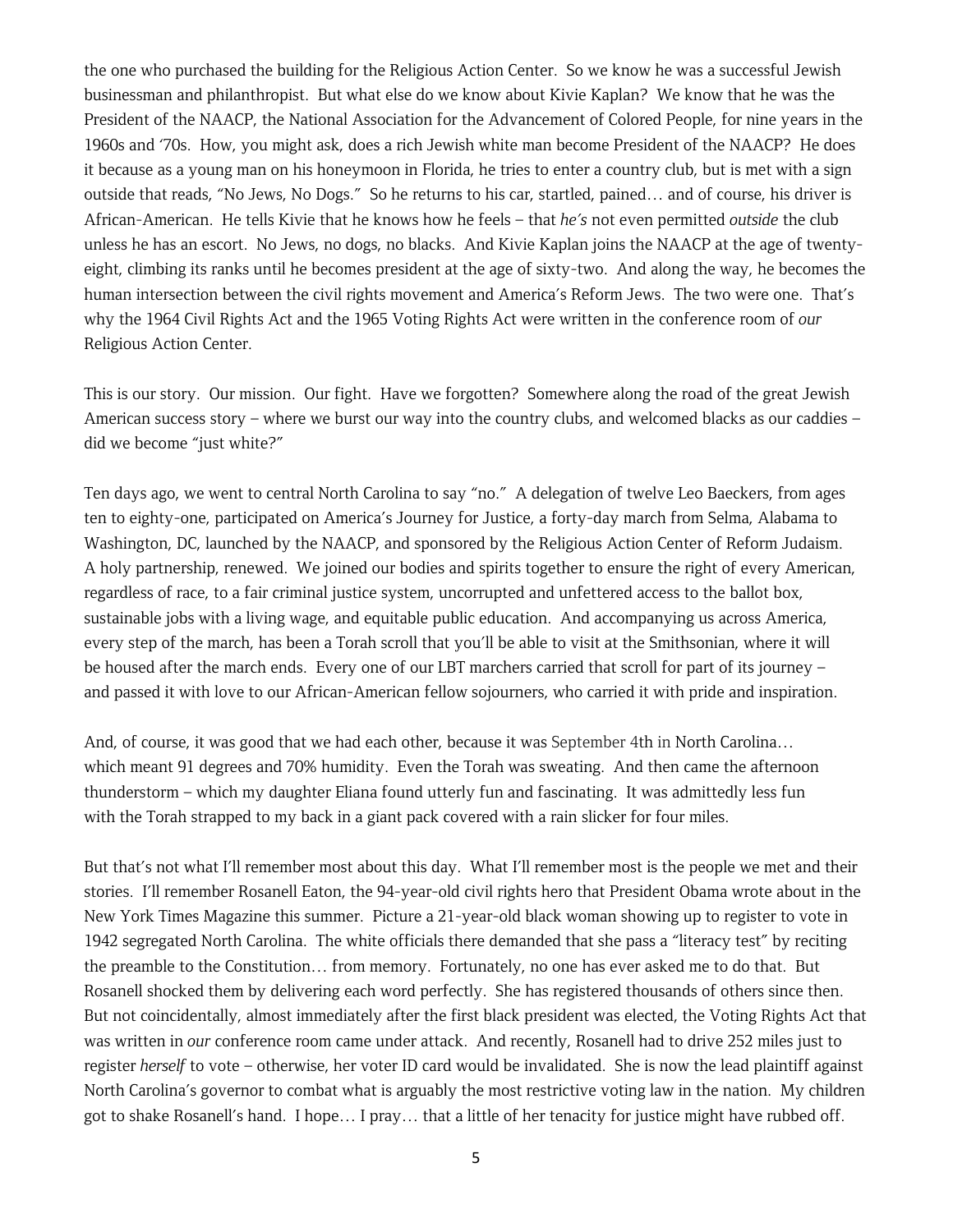I'll remember Keshia Thomas – whose face may be familiar to you, because she appeared in one of the most iconic photographs of the past twenty years. It was at a 1996 Ku Klux Klan rally in Ann Arbor. Eighteenyear-old Keshia was in a group of counter-protestors nearby. Suddenly, a voice on a megaphone announced that there was a Klansman among them. And a middle-aged white man bearing an SS tattoo and wearing a Confederate flag t-shirt began to run – but he was knocked down, kicked and beaten with placards by the "peace-loving" anti-KKK demonstrators. The picture was taken after Keshia had already thrown her body on top of the man to shield him from violence, while screaming at his attackers to stop. We need not wonder whether this guy would have protected Keshia with *his* life if the tables had been turned… but nineteen years later, she's still devoting her life to justice, and I'm bringing her to meet all of you here at LBT later this year.

Amazing people. Amazing march. But it will add up to very little if we perfectly nice people of the raceless race don't hear the shofar's urgent call of this year – to abandon the color-blind ideal that locks our country into an endless loop of injustice.

*Al cheit shechatanu l'fanecha bish'gagah* – for the sin we have sinned without even noticing… feeling certain it wasn't coming from us. We often convince ourselves that the task of these Holy Days is to confront those nagging sins we know we commit – the habits we know we should break, the shame we carry with us for who we know ourselves to be. I would argue that the much higher task of these days is to unearth the sins we haven't even entered into conversation with, because our self-perception won't permit it. Perhaps this is what the 20th century rabbinic giant, Joseph Soloveitchik, meant when he taught that "repentance cannot be comprehended rationally; it does not really make sense." For when we are busy making sense, we are relying on our capacity for reason to talk ourselves into and out of all kinds of things. But while repentance does involve the rational, it also involves the visceral… that "soulful knowing" that I cannot talk myself out of. Our tradition calls it *cheshbon ha-nefesh*, the reckoning of our souls. And when it comes to racism, the time for our souls' reckoning has come.

Sadly, there is no law we can pass to change what our eye sees when an African-American is walking toward us on the street at night, nor can any law change what he sees when walking toward us. We can, however, push for every law that prevents whatever assumptions or fears we may carry around with us from turning into legalized injustice. And we have the chance to push for one such law right now. Five days ago, the California State Senate passed AB 953, a bill that would require police officers for the next five years to report basic information from all law enforcement stops, including the officers' perception of the race of the person they've stopped. The data will then be analyzed by a new advisory board that will include social scientists, law enforcement representatives, human and civil rights groups, clergy, and government – and together, they will be able to make policy recommendations to address any findings of racial profiling.

Seems logical enough, right? The bill accuses nobody of anything. It just says, "Let's find out the facts about racial profiling in our state, so our actions will be based on data, not conjecture." Pretty hard to argue with that – which is why 67% of Californians support the measure. But it's now up to Governor Brown to decide if he'll sign it, and our Reform CA coalition's meetings with the governor's staff suggest that getting his signature is a 50-50 proposition at best.